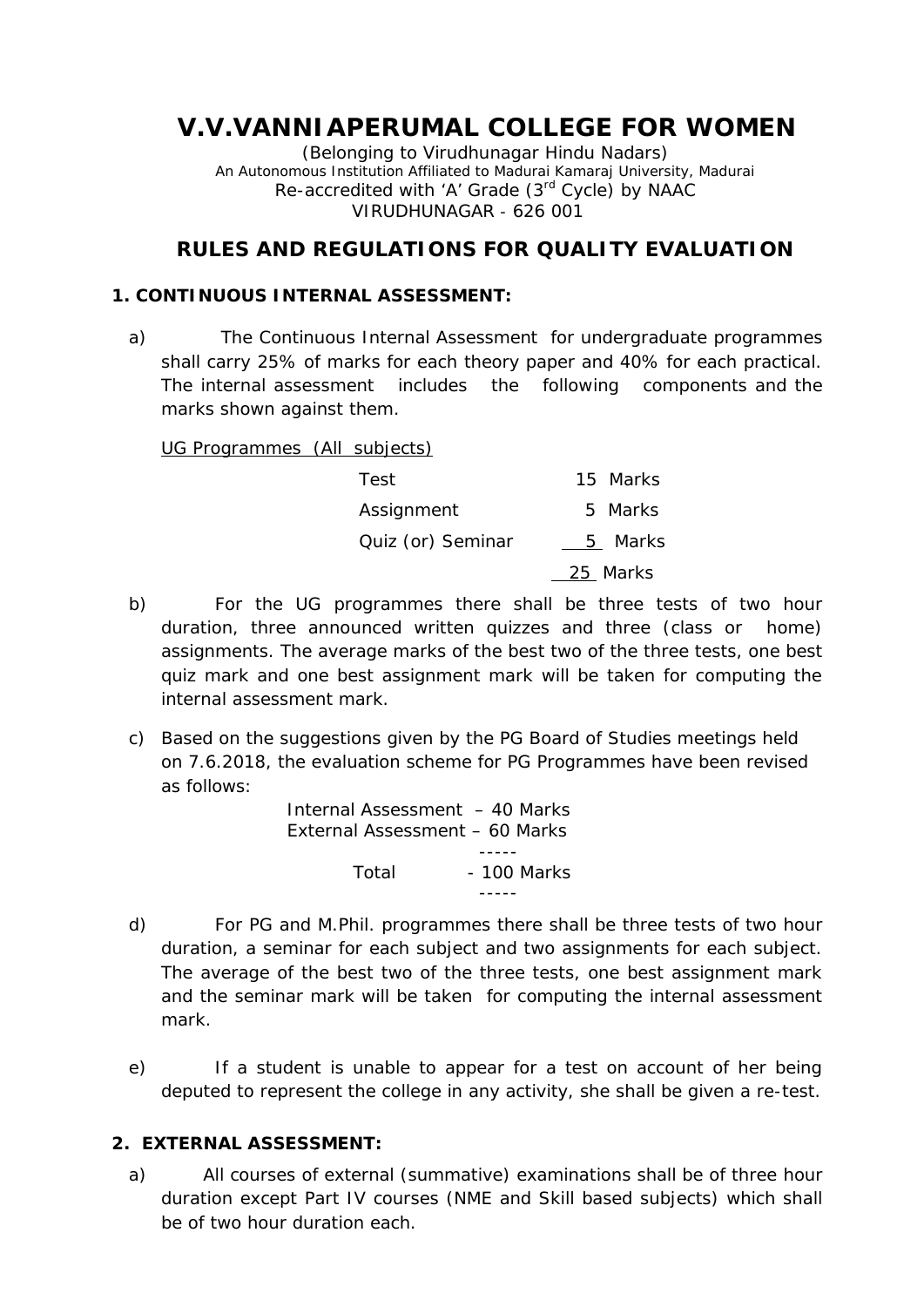- b) The question paper for the external (summative) examination shall be set by an external examiner. The scheme of valuation shall be prepared by the question setter only.
- c) Only single valuation is adopted for all the theory papers in the summative examinations for UG, PG and M.Phil programmes.
- **3. NORMS FOR SUBMISSION OF M.Phil. DISSERTATION:**

For the M.Phil. scholars who join the programme from 2018-2019 onwards, the following norms are framed:

One paper presentation in a Seminar / Conference outside the College is mandatory for the submission of the dissertation.

Internal Maximum for Core and Elective courses is 40 and External Maximum is 60.

The Internal Maximum for Dissertation is 75 and External Maximum is 75.

The total mark (External only) allotted for Viva-Voce is 50.

Pre-Viva presentation in the presence of all faculty members in the department is compulsory for M.Phil. scholars.

Soft copy of the dissertation is to be checked for plagiarism and certificate issued by the Librarian in this regard is to be attached to the dissertation on submission.

M.Phil. students of 2018-2019 batch can submit their dissertation on or before  $30<sup>th</sup>$  June.

**4. NORMS FOR SUBMISSION OF PG PROJECTS:**

The following are the norms for the submission of PG projects:

The students of M.A. English, M.A. Tamil, M.Sc. Mathematics, M.Sc. Physics, M.Sc. Biochemistry, M.Sc. Computer Science, M.Sc. Food Processing & Quality Control, M.Sc. Chemistry, M.Sc. Zoology, M.Sc. IT , M.C.A. and M.B.A. should submit their projects to the office of Controller of Examinations in their fourth / sixth semester on or before 30<sup>th</sup> April.

The PG projects should be paper bound; spiral-binding is not allowed.

They are permitted to submit within a period of fifteen days with a fine amount of  $\bar{\tau}$  200/- per student ie. on or before 15<sup>th</sup> May.

If the student fails to submit her project even after a period of 15 days, she will be allowed to submit her project only in the next academic year along with the next batch of students. She also has to pay examination fees for the project at that time.

The Viva-Voce for the PG Project will be conducted in the third week of May.

A team consisting of not more than two students can do a project.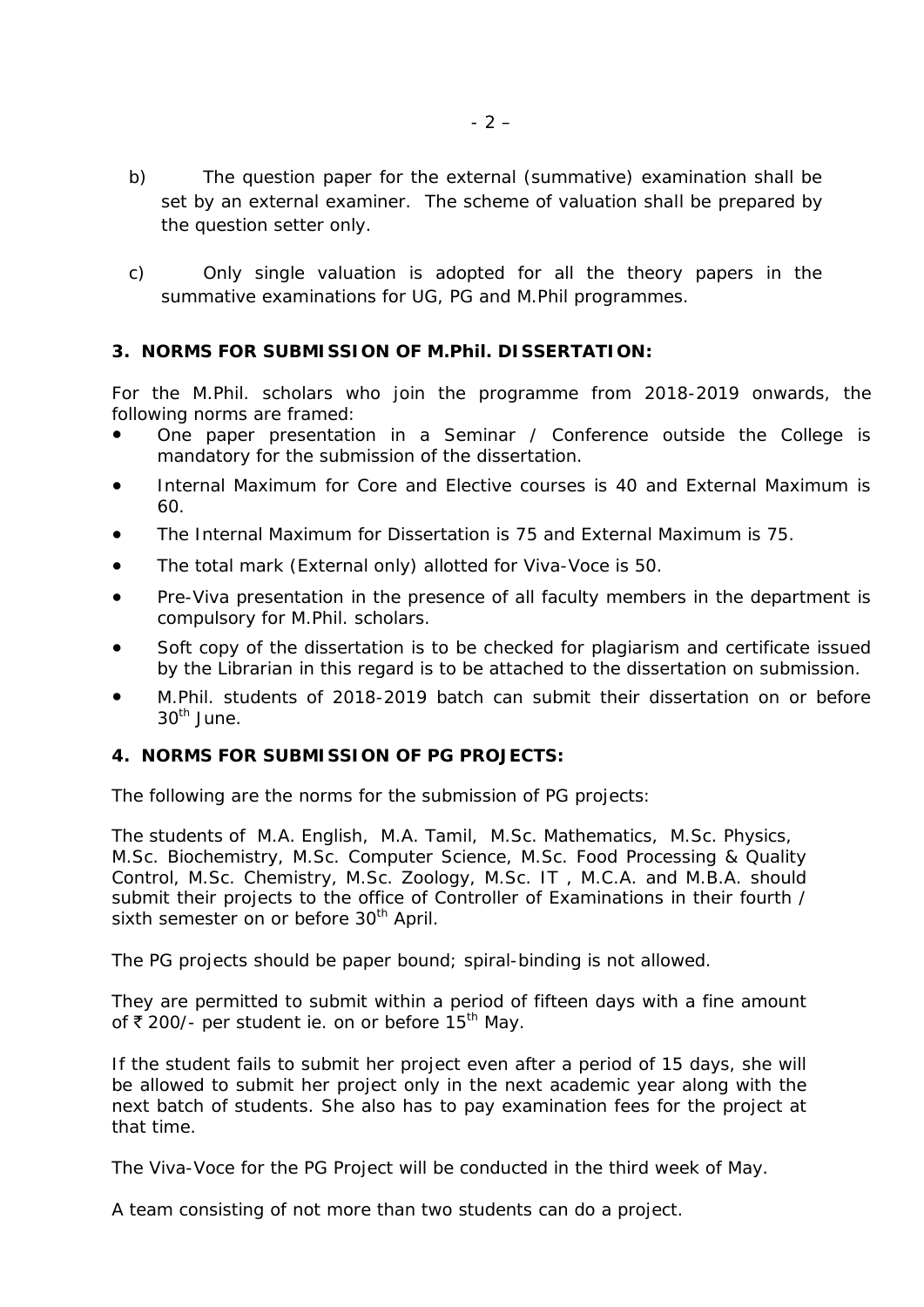**5. PHOTOCOPY OF THE ANSWERSCRIPTS:**

The students can apply for photocopy of the answerscripts in the prescribed form within ten days from the date of the publication of the results.

## **6. PROVISION FOR REVALUATION:**

Revaluation of answerscripts is permitted for UG, PG and M.Phil. programmes. The students can apply for revaluation within fifteen days from the date of the publication of the results.

#### **7. ATTENDANCE:**

- a) The students who have attended the classes for 85% and above are permitted to appear for the Summative Examinations without any condition.
- b) The students who have 78% of attendance and above upto 84% are permitted to appear for the Summative Examinations by paying a fine of  $\bar{\tau}$  500/-.
- c) The students who have 66% of attendance and above upto 77% can appear for the Summative Examinations only after getting special permission from the Principal. Special permission can be got from the Principal on medical grounds, by paying a fine of  $\bar{\tau}$  1,000/- along with the application form for exemption. If permission is not granted, they have to appear for the Summative Examinations in the next Semester by paying a fine of  $\bar{\tau}$  1,000/-.
- d) The students who have less than 65% of attendance cannot appear for the Summative Examinations and have to repeat the whole semester.
- e) These rules are applicable to all UG, PG and M.Phil. Programmes and come into effect from 2018-2019 onwards.
- f) For Part V, the students require 75% of attendance to get a credit.
- g) For Certificate, Diploma, Advanced Diploma and PGDCA Programmes, the students require 75% of attendance to appear for the Theory/ Practical Examinations.
- **8. Part V:**
	- a) A I or II year undergraduate student should have a minimum attendance of 75 per cent in any one of the Part  $V -$  Extension activities namely R.R.C, N.S.S., Y.R.C., Science Forum, ECO Club, Consumer Forum, Health and Fitness Club, Library and Information Science and Physical Education, at the end of the academic year to become eligible to appear for the summative examinations of II and IV semesters.
	- b) Shortage of attendance in Part V Extension activities below the prescribed minimum of 75 per cent may be condoned on medical grounds. Such condonation shall be granted by the Principal. The application for condonation must be submitted by the student to the Principal within 3 days after the last working day for the concerned class. Each application for condonation shall be accompanied by a condonation fee of  $\bar{\tau}$  300/-.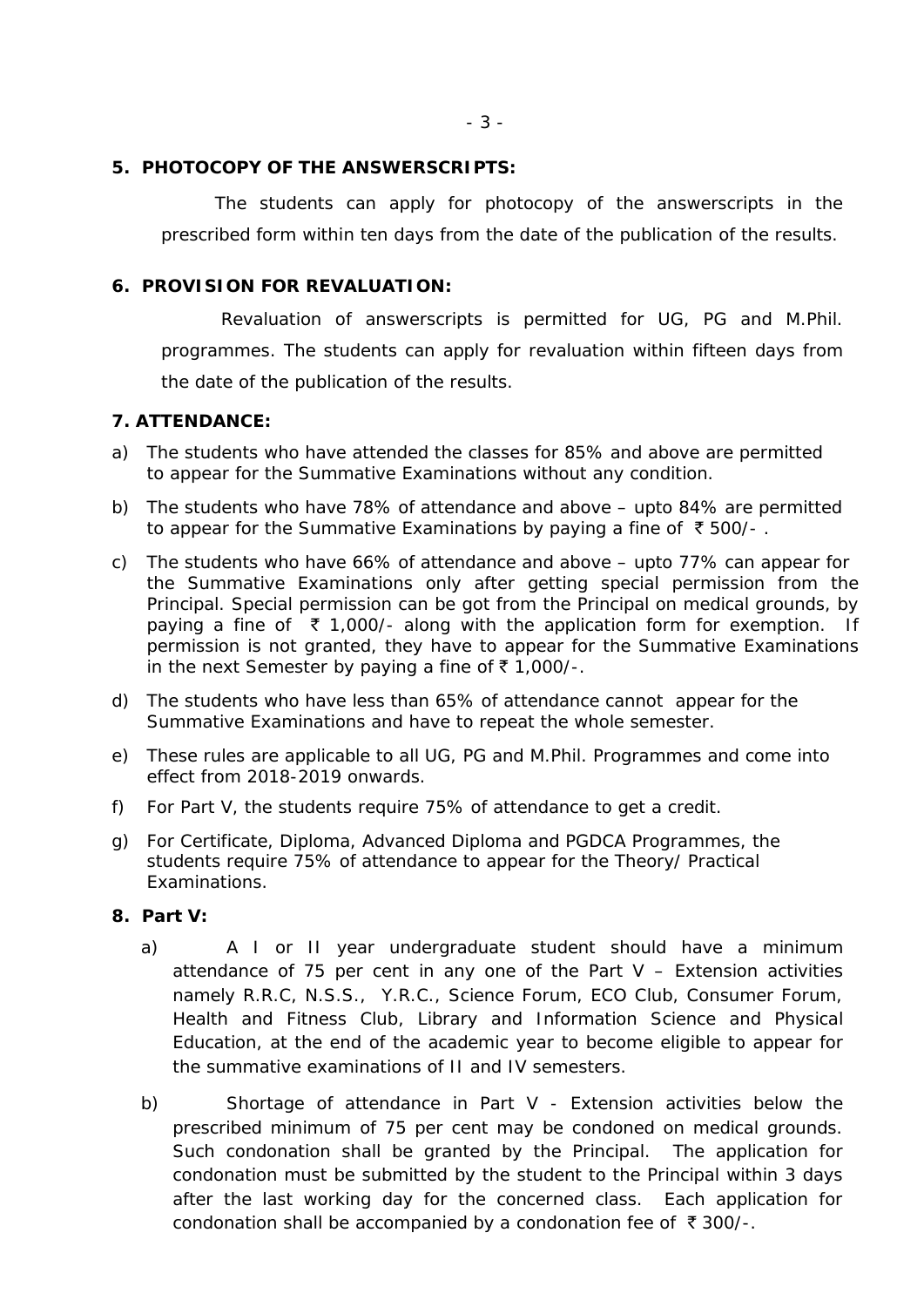- c) The Principal shall have the power to grant exemption to the physically handicapped students from participation in any kind of academic or co curricular or extra-curricular activities, wherein they have to be physically involved.
- **9. ELIGIBILITY NORMS FOR OBTAINING THE DEGREE:**
	- a) A student shall be declared eligible to receive the Degree of Bachelor of Arts or Science or Commerce or Business Administration or Computer Applications when she has completed the course of study prescribed and has passed all the papers under Part I, II, III , IV & V as specified in the course structure.
	- b) A student shall be declared eligible to receive the respective Master's degree or M.Phil. degree in Arts, Science or Commerce, when she has completed the course of study prescribed and has passed all the papers specified in the course structure.

# **10. CONDUCT OF EXAMINATIONS AND ISSUE OF STATEMENT OF MARKS AND GRADES:**

Summative examinations will be conducted in November and April for odd and even semester respectively. The Examination schedule will be designed by the Examination Committee. Each student will be provided with 'Statement of Marks and Grades' for the summative examination she appeared at the end of the respective semester and the consolidated statement of Marks and Grades at the end of the course.

## **The Grading System**

a) The Grading system will be followed for UG, PG and M.Phil. programmes and the Grades shall be:

| RANGE<br>OF.<br><b>MARKS</b> | 95<br>100 | 90<br>94 | 85<br>89 | 80<br>$\overline{\phantom{0}}$<br>84 | 75<br>-<br>79 | 70<br>74 | 65<br>69 | 60<br>64 | 55<br>59 | 50<br>54 | 45<br>49 | 40<br>44 | $\Omega$<br>39 | <b>ABSENT</b> |  |
|------------------------------|-----------|----------|----------|--------------------------------------|---------------|----------|----------|----------|----------|----------|----------|----------|----------------|---------------|--|
| LETTER<br><b>GRADE</b>       | $O+$      | Ο        | $D++$    | $D+$                                 | D             | $A++$    | $A+$     | A        | $B+$     | Β        | $C +$    | C        | U              | AA            |  |
| <b>GRADE</b>                 | 9.5       | 9.0      | 8.5      | 8.0                                  | 7.5           | 7.0      | 6.5      | 6.0      | 5.5      | 5.0      | 4.5      | 4.0      | 0.0            | 0.0           |  |
| <b>POINTS</b>                | 10.0      | 9.4      | 8.9      | 8.4                                  | 7.9           | 7.4      | 6.9      | 6.4      | 5.9      | 5.4      | 4.9      | 4.4      |                |               |  |

**U.G.**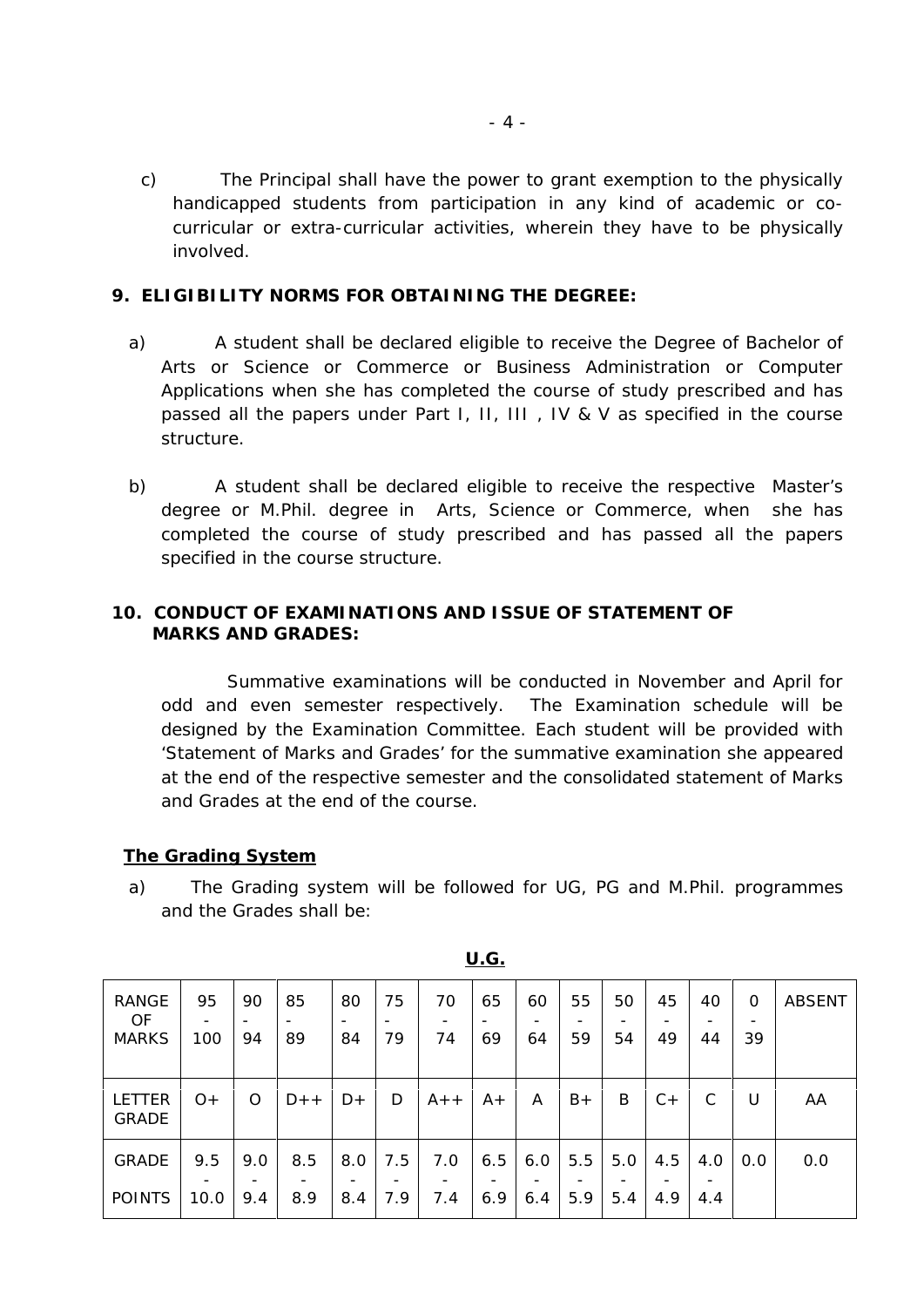| <b>RANGE</b><br>OF<br><b>MARKS</b> | 95<br>100   | 90<br>94   | 85<br>٠<br>89 | 80<br>84   | 75<br>79   | 70<br>74   | 65<br>69   | 60<br>64   | 55<br>59   | 50<br>$\overline{\phantom{0}}$<br>54 | 0<br>-<br>49 | <b>ABSENT</b> |
|------------------------------------|-------------|------------|---------------|------------|------------|------------|------------|------------|------------|--------------------------------------|--------------|---------------|
| LETTER<br><b>GRADE</b>             | $O+$        | O          | $D++$         | $D+$       | D          | $A++$      | $A+$       | A          | $B+$       | B                                    | U            | AA            |
| <b>GRADE</b><br><b>POINTS</b>      | 9.5<br>10.0 | 9.0<br>9.4 | 8.5<br>8.9    | 8.0<br>8.4 | 7.5<br>7.9 | 7.0<br>7.4 | 6.5<br>6.9 | 6.0<br>6.4 | 5.5<br>5.9 | 5.0<br>5.4                           | 0.0          | 0.0           |

**P.G. & M.Phil.**

The minimum pass marks for the summative examinations are: **UG & Certificate Programmes**:

Theory & Practical - External Minimum 35% Aggregate minimum 40%

**PG & M.Phil. Programmes**:

Theory & Practical - External Minimum 45% Aggregate minimum 50%

# **RANK CERTIFICATES:**

- $\triangleright$  Rank Certificate should be designed. It should be simple with the college logo in the middle and of half the size of A4 size paper and a single line border on all sides.
- Rankings are based only on Part III subjects for UG courses and all subjects for PG courses.
- $\triangleright$  Only if there is a minimum of 5 students enrolled and appeared for the examinations in a course, Ranks will be allotted. There will be no rankings if there are students below the above specified number in a course.
- $\triangleright$  In a course with a maximum enrollment of 25 students, there will be only one rank. In a course with the maximum enrollment of 50 students, two ranks are to be given, for 100 students, 4 and above 100, 8.

## **11. PUBLICATION OF RESULTS**:

The results of the summative examinations for various courses shall be published shortly after the last date of the examination. But under any circumstance, the time interval between the date of last examination and the date of publication of results should not exceed 30 days.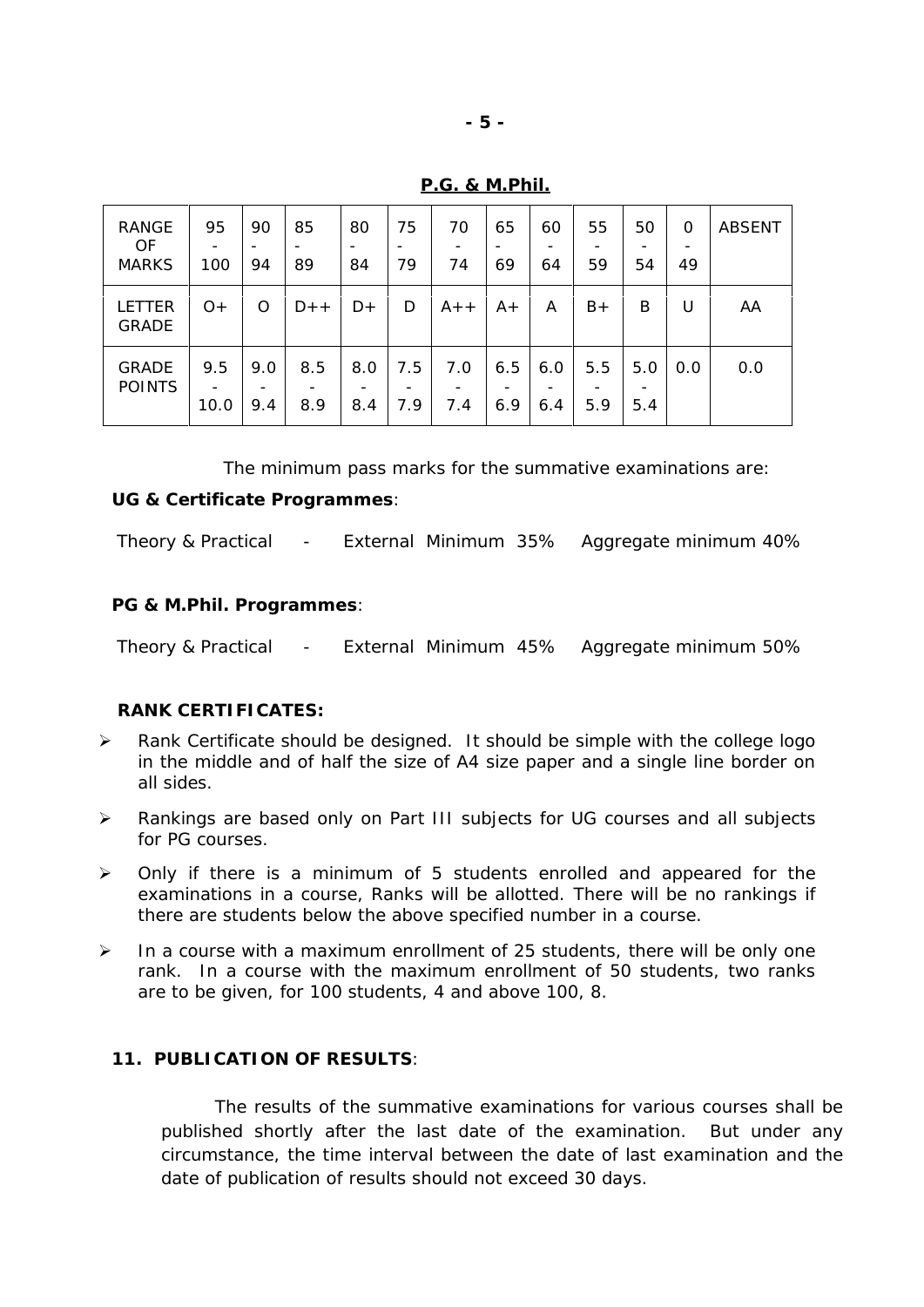#### **12. SUPPLEMENTARY EXAMINATION:**

After the publication of the results of the final semester (IV for P.G. programmes and VI for U.G. programmes), supplementary examination will be conducted.

Supplementary examination will be conducted after a month of the publication of the results exclusively for the final year students. The results will be published within two weeks.

The eligible students can apply and appear for a maximum of three papers in I to VI semesters in UG programmes and I to IV semesters in PG courses and I & II semesters in M.Phil. programmes.

**13. CONTINUOUS INTERNAL ASSESSMENT IMPROVEMENT:**

- \* Outgone students with less than 40% for UG and 50% for PG in the internals can improve the same by applying for Continuous Internal Assessment Improvement.
- \* They can apply through the concerned Head of the Department to the Office of Controller of Examinations at the beginning of the respective semester.
- \* They should attend two internal tests and one written quiz (full portion) and an assignment along with the regular students of the respective semester.

**14. MALPRACTICE IN INTERNAL TESTS:**

- \* Students indulging in malpractice during internal tests will be severely punished.
- \* They have to face an enquiry committee with their parents.
- \* The enquiry committee comprises of the Principal, Head of the Department, Course Teacher and Invigilator of the respective hall.
- \* The enquiry committee will decide and inform the nature of punishment.

**MALPRACTICE IN SUMMATIVE EXAMINATIONS:**

- \* Students indulging in malpractice during Summative Examinations will be severely punished.
- \* They have to face an enquiry committee with their parents.
- \* The enquiry committee comprises of the Principal, Head of the Department, Hall Invigilator, Controller of Examinations & Additional Controller of Examinations.